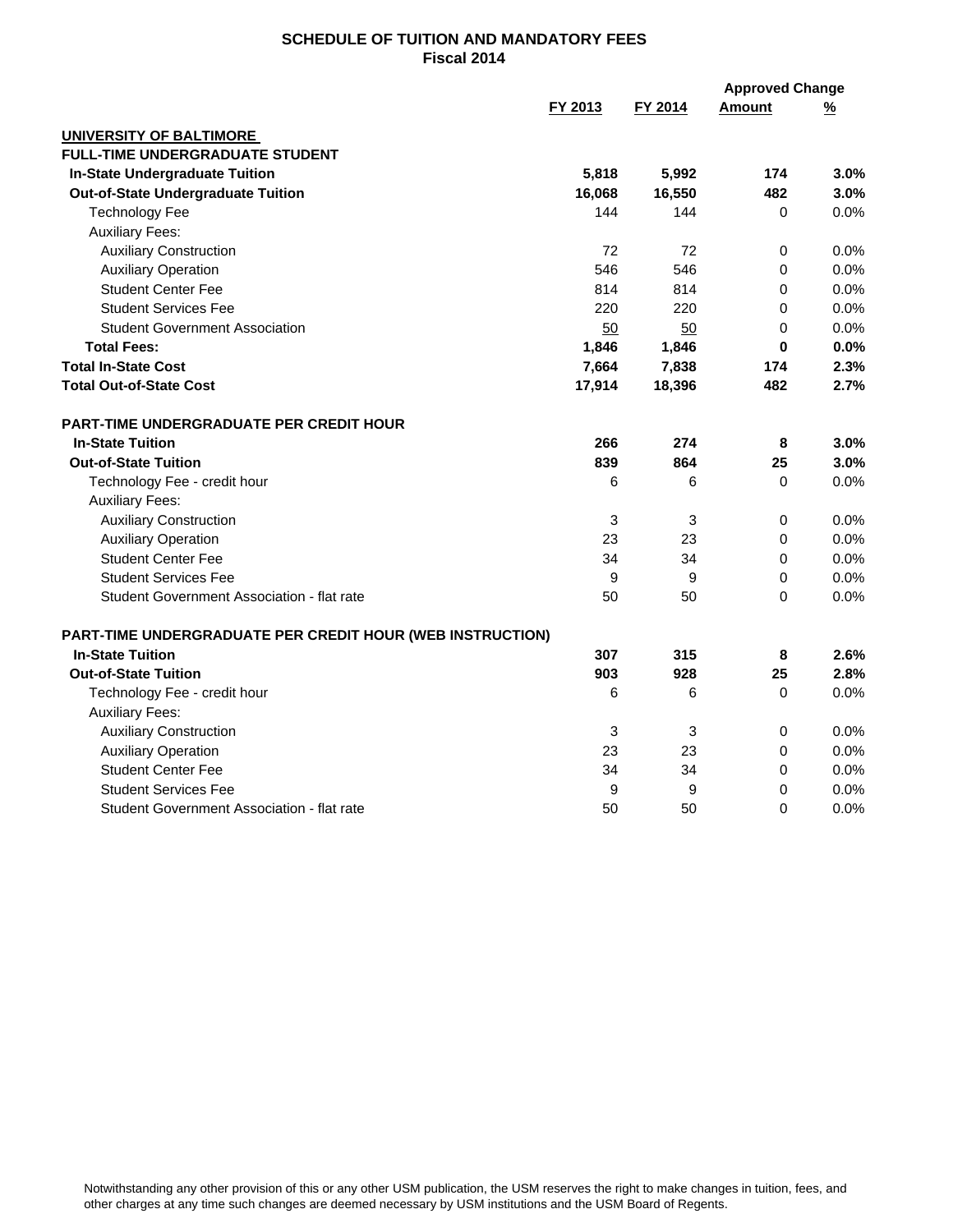|                                            |         |              | <b>Approved Change</b> |          |
|--------------------------------------------|---------|--------------|------------------------|----------|
|                                            | FY 2013 | FY 2014      | <b>Amount</b>          | <u>%</u> |
|                                            |         |              |                        |          |
| <b>FULL-TIME LAW STUDENT (J.D.)</b>        |         |              |                        |          |
| In-State FT Law Tuition - J.D.             | 24,286  | 25,014       | 728                    | 3.0%     |
| Out-of-State FT Law Tuition - J.D.         | 36,570  | 37,668       | 1,098                  | 3.0%     |
| <b>Technology Fee</b>                      | 144     | 144          | $\mathbf 0$            | 0.0%     |
| <b>Auxiliary Fees:</b>                     |         |              |                        |          |
| <b>Auxiliary Construction</b>              | 72      | 72           | 0                      | 0.0%     |
| <b>Auxiliary Operation</b>                 | 546     | 546          | 0                      | 0.0%     |
| <b>Student Center Fee</b>                  | 814     | 814          | 0                      | 0.0%     |
| <b>Student Services Fee</b>                | 220     | 220          | 0                      | 0.0%     |
| <b>Student Bar Association</b>             | 74      | 74           | $\underline{0}$        | 0.0%     |
| <b>Total Fees:</b>                         | 1,870   | 1,870        | 0                      | 0.0%     |
| Total In-State FT Law - J.D.               | 26,156  | 26,884       | 728                    | 2.8%     |
| Total Out-of-State FT Law - J.D.           | 38,440  | 39,538       | 1,098                  | 2.9%     |
| FULL-TIME LAW STUDENT (L.L.M. - US)        |         |              |                        |          |
| In-State FT Law Tuition - L.L.M. - US      | 24,286  | 18,130       | $-6,156$               | $-25.3%$ |
| Out-of-State FT Law Tuition - L.L.M. - US  | 36,570  | 18,130       | $-18,440$              | $-50.4%$ |
| <b>Technology Fee</b>                      | 144     | 144          | 0                      | 0.0%     |
| <b>Auxiliary Fees:</b>                     |         |              |                        |          |
| <b>Auxiliary Construction</b>              | 72      | 72           | 0                      | 0.0%     |
| <b>Auxiliary Operation</b>                 | 546     | 546          | 0                      | 0.0%     |
| <b>Student Center Fee</b>                  | 814     | 814          | 0                      | 0.0%     |
| <b>Student Services Fee</b>                | 220     | 220          | 0                      | 0.0%     |
| <b>Student Bar Association</b>             | 74      | 74           | $\overline{0}$         | 0.0%     |
| <b>Total Fees:</b>                         | 1,870   | 1,870        | $\bf{0}$               | 0.0%     |
| Total In-State FT Law - L.L.M. - US        | 26,156  | 20,000       | $-6,156$               | $-23.5%$ |
| Total Out-of-State FT Law - L.L.M - US     | 38,440  | 20,000       | $-18,440$              | $-48.0%$ |
| <b>PART-TIME LAW PER CREDIT HOUR</b>       |         |              |                        |          |
| J.D. In-State                              | 1,006   | 1,036        | 30                     | 3.0%     |
| J.D. Out-of-State                          | 1,430   | 1,473        | 43                     | 3.0%     |
| LL.M. US In-State                          | 1,006   | 610          | $-396$                 | $-39.4%$ |
| LL.M. US Out-of-State                      | 1,430   | 610          | $-820$                 | $-57.3%$ |
| LL.M. Tax In-State                         | 1,129   | 1,163        | 34                     | 3.0%     |
| LL.M. Tax Out-of-State                     | 1,608   | 1,656        | 48                     | 3.0%     |
| <b>Technology Fee</b>                      | 6       | 6            | 0                      | 0.0%     |
| <b>Auxiliary Fees:</b>                     |         |              |                        |          |
| <b>Auxiliary Construction</b>              | 3       | $\mathbf{3}$ | 0                      | 0.0%     |
| <b>Auxiliary Operation</b>                 | 23      | 23           | 0                      | 0.0%     |
| <b>Student Center Fee</b>                  | 34      | 34           | 0                      | 0.0%     |
| <b>Student Services Fee</b>                | 9       | 9            | 0                      | 0.0%     |
| Student Bar Association - flat rate        | 74      | 74           | 0                      | 0.0%     |
|                                            |         |              |                        |          |
| <b>PART-TIME GRADUATE PER CREDIT HOUR</b>  |         |              |                        |          |
| In-State (Business)                        | 645     | 671          | 26                     | 4.0%     |
| <b>Out-of-State (Business)</b>             | 900     | 936          | 36                     | 4.0%     |
| <b>Technology Fee</b>                      | 6       | 6            | 0                      | 0.0%     |
| <b>Auxiliary Fees:</b>                     |         |              |                        |          |
| <b>Auxiliary Construction</b>              | 3       | 3            | 0                      | 0.0%     |
| <b>Auxiliary Operation</b>                 | 23      | 23           | 0                      | 0.0%     |
| <b>Student Center Fee</b>                  | 34      | 34           | 0                      | 0.0%     |
| <b>Student Services Fee</b>                | 9       | 9            | 0                      | 0.0%     |
| Student Government Association - flat rate | 50      | 50           | 0                      | 0.0%     |

Notwithstanding any other provision of this or any other USM publication, the USM reserves the right to make changes in tuition, fees, and other charges at any time such changes are deemed necessary by USM institutions and the USM Board of Regents.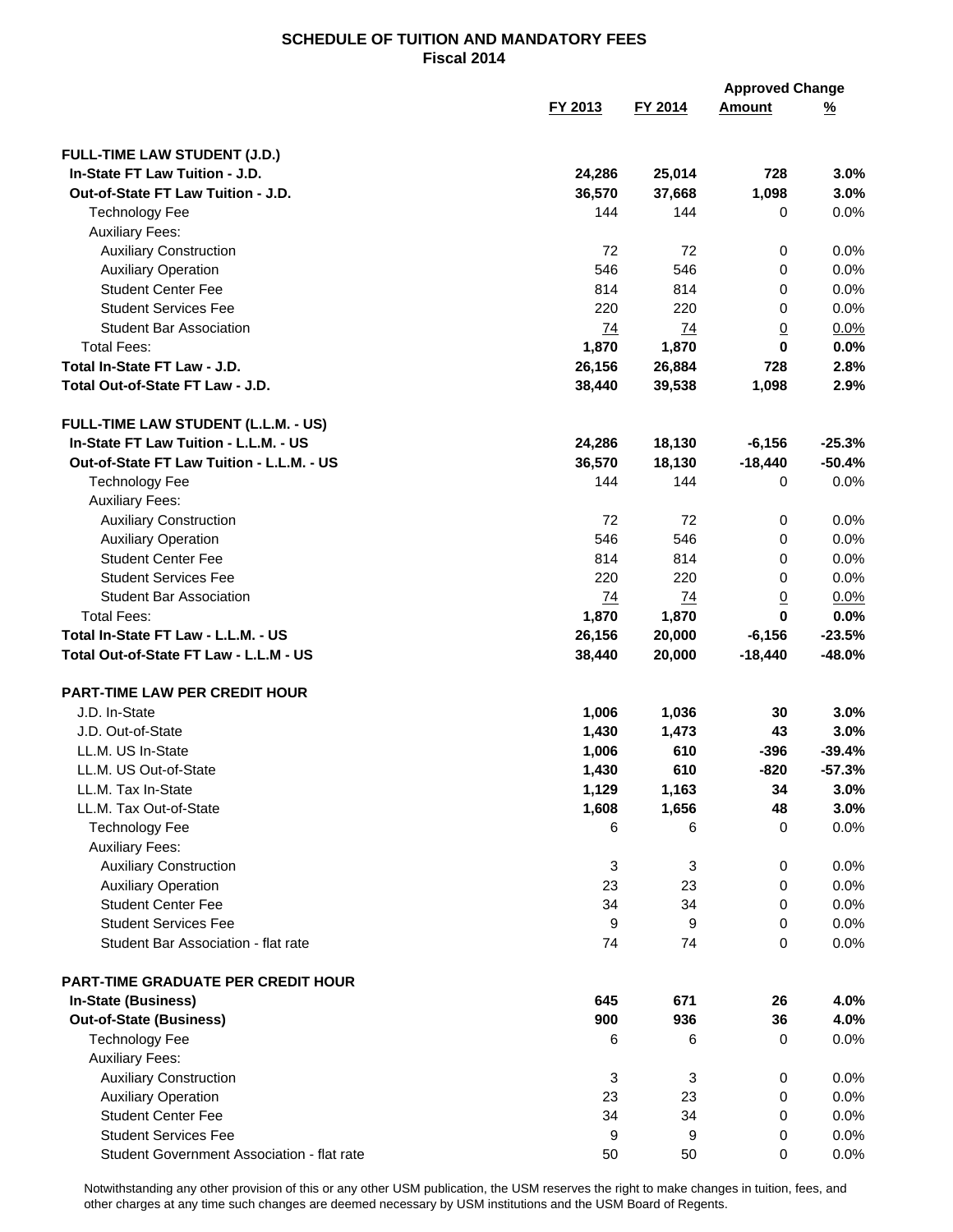|                                                      |                           |         | <b>Approved Change</b> |               |
|------------------------------------------------------|---------------------------|---------|------------------------|---------------|
|                                                      | FY 2013                   | FY 2014 | <b>Amount</b>          | $\frac{9}{6}$ |
| PART-TIME GRADUATE PER CREDIT HOUR (WEB INSTRUCTION) |                           |         |                        |               |
| In-State (Business)                                  | 695                       | 721     | 26                     | 3.7%          |
| <b>Out-of-State (Business)</b>                       | 950                       | 986     | 36                     | 3.8%          |
| <b>Technology Fee</b>                                | 6                         | 6       | 0                      | 0.0%          |
| <b>Auxiliary Fees:</b>                               |                           |         |                        |               |
| <b>Auxiliary Construction</b>                        | 3                         | 3       | 0                      | 0.0%          |
| <b>Auxiliary Operation</b>                           | 23                        | 23      | $\mathbf 0$            | 0.0%          |
| <b>Student Center Fee</b>                            | 34                        | 34      | 0                      | 0.0%          |
| <b>Student Services Fee</b>                          | 9                         | 9       | $\mathbf 0$            | 0.0%          |
| Student Government Association - flat rate           | 50                        | 50      | 0                      | 0.0%          |
| <b>PART-TIME GRADUATE PER CREDIT HOUR</b>            |                           |         |                        |               |
| In-State (Arts & Sciences)                           | 618                       | 643     | 25                     | 4.0%          |
| Out-of-State (Arts & Sciences)                       | 896                       | 932     | 36                     | 4.0%          |
| <b>Technology Fee</b>                                | 6                         | 6       | 0                      | 0.0%          |
| <b>Auxiliary Fees:</b>                               |                           |         |                        |               |
| <b>Auxiliary Construction</b>                        | 3                         | 3       | 0                      | 0.0%          |
| <b>Auxiliary Operation</b>                           | 23                        | 23      | 0                      | 0.0%          |
| <b>Student Center Fee</b>                            | 34                        | 34      | 0                      | 0.0%          |
| <b>Student Services Fee</b>                          | 9                         | 9       | 0                      | 0.0%          |
| Student Government Association - flat rate           | 50                        | 50      | 0                      | 0.0%          |
| PART-TIME GRADUATE PER CREDIT HOUR (WEB INSTRUCTION) |                           |         |                        |               |
| In-State (Arts & Sciences)                           | 728                       | 753     | 25                     | 3.5%          |
| Out-of-State (Arts & Sciences)                       | 999                       | 1,035   | 36                     | 3.6%          |
| <b>Technology Fee</b>                                | 6                         | 6       | 0                      | 0.0%          |
| <b>Auxiliary Fees:</b>                               |                           |         |                        |               |
| <b>Auxiliary Construction</b>                        | 3                         | 3       | 0                      | 0.0%          |
| <b>Auxiliary Operation</b>                           | 23                        | 23      | 0                      | 0.0%          |
| <b>Student Center Fee</b>                            | 34                        | 34      | 0                      | 0.0%          |
| <b>Student Services Fee</b>                          | 9                         | 9       | $\mathbf 0$            | 0.0%          |
| Student Government Association - flat rate           | 50                        | 50      | 0                      | 0.0%          |
| PART-TIME GRADUATE PER CREDIT HOUR                   |                           |         |                        |               |
| <b>In-State (Public Affairs)</b>                     | 618                       | 643     | 25                     | 4.0%          |
| <b>Out-of-State (Public Affairs)</b>                 | 896                       | 932     | 36                     | 4.0%          |
| <b>Technology Fee</b>                                | 6                         | 6       | 0                      | 0.0%          |
| <b>Auxiliary Fees:</b>                               |                           |         |                        |               |
| <b>Auxiliary Construction</b>                        | $\ensuremath{\mathsf{3}}$ | 3       | 0                      | 0.0%          |
| <b>Auxiliary Operation</b>                           | 23                        | 23      | 0                      | 0.0%          |
| <b>Student Center Fee</b>                            | 34                        | 34      | 0                      | 0.0%          |
| <b>Student Services Fee</b>                          | 9                         | 9       | 0                      | 0.0%          |
| Student Government Association - flat rate           | 50                        | 50      | 0                      | 0.0%          |
| PART-TIME GRADUATE PER CREDIT HOUR (WEB INSTRUCTION) |                           |         |                        |               |
| <b>In-State (Public Affairs)</b>                     | 728                       | 753     | 25                     | 3.5%          |
| <b>Out-of-State (Public Affairs)</b>                 | 999                       | 1,035   | 36                     | 3.6%          |
| <b>Technology Fee</b>                                | 6                         | 6       | 0                      | 0.0%          |
| <b>Auxiliary Fees:</b>                               |                           |         |                        |               |
| <b>Auxiliary Construction</b>                        | 3                         | 3       | 0                      | 0.0%          |
| <b>Auxiliary Operation</b>                           | 23                        | 23      | 0                      | 0.0%          |
| <b>Student Center Fee</b>                            | 34                        | 34      | 0                      | 0.0%          |
| <b>Student Services Fee</b>                          | 9                         | 9       | 0                      | 0.0%          |
| Student Government Association - flat rate           | 50                        | 50      | 0                      | 0.0%          |

Notwithstanding any other provision of this or any other USM publication, the USM reserves the right to make changes in tuition, fees, and other charges at any time such changes are deemed necessary by USM institutions and the USM Board of Regents.